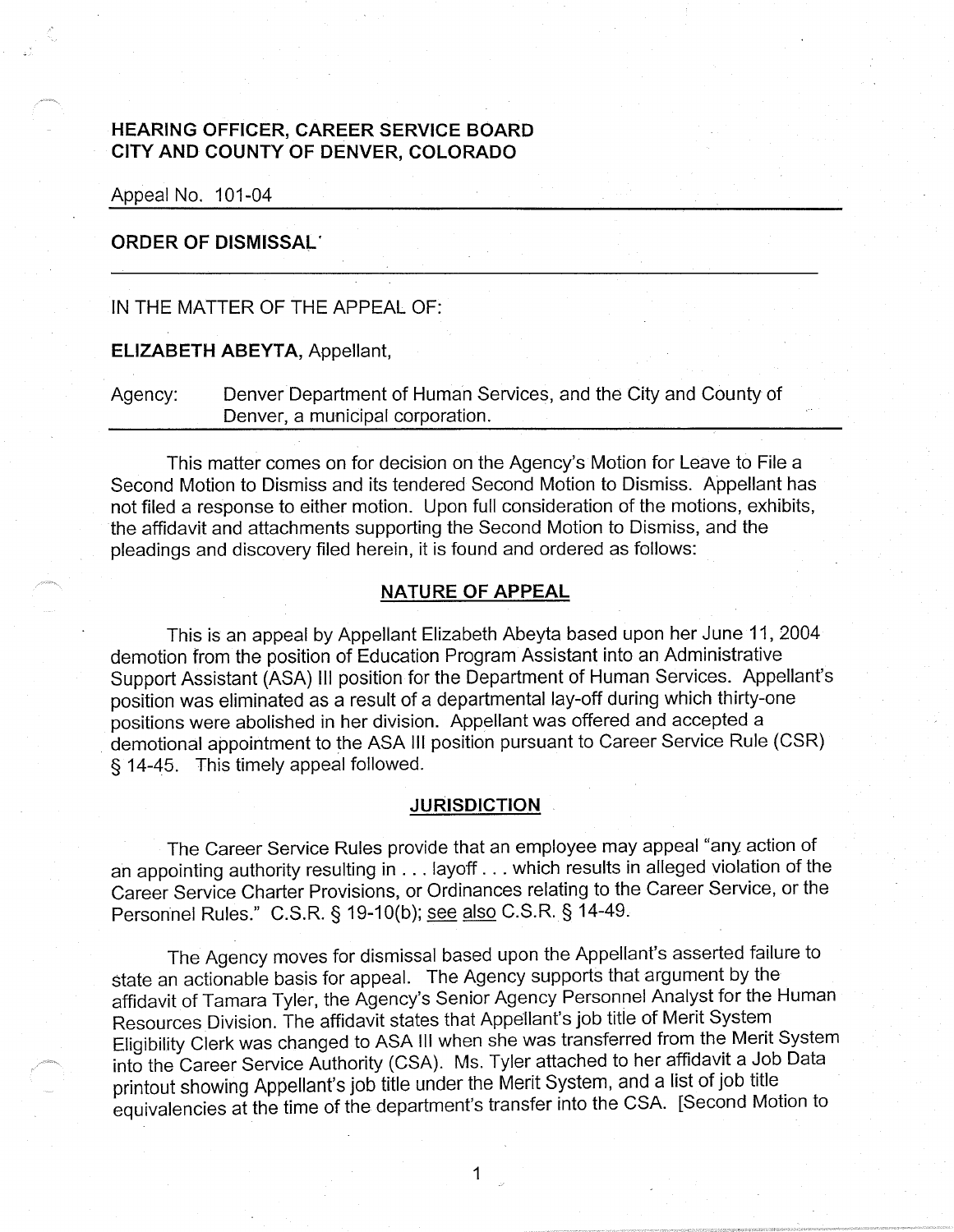Dismiss, affidavit of Tamara Tyler, and Attachments I and II.] The latter is contemporaneous evidence that Appellant remained in the same occupational group, "C", but that her job title changed to ASA Ill. [Attachment 11.]

The Agency mailed Appellant a copy of the Second Motion to Dismiss on November 17, 2004. Appellant was granted until November  $29<sup>th</sup>$  to file a response to the motion. [Order dated Nov. 17, 2004.] On Nov. 29<sup>th</sup>, Appellant submitted a letter which completed her responses to the Agency's discovery requests pursuant to the same order. [Appellant's supplemental discovery response dated Nov. 29, 2004.] Appellant did not file a response to the Second Motion to Dismiss.

In her discovery response filed on November 29, 2004, Appellant claimed that under the first clause of subparagraph (b) she is entitled to a position of similar status to the one she held before lay-off, such as program case manager or ASA IV. [Appellant's supplemental discovery response, **[14.]** Appellant also argues that she should have been offered a position as an ASA IV because she had previously performed the job of Eligibility Clerk, also known as Eligibility Technician IV, under the Merit System. Thus, she argues, both clauses of subparagraph (b) require that she be granted a higher level demotional appointment. C.S.R. § 14-45(b)(1)(b); Appellant's supplemental discovery response, ¶11.

#### **ANALYSIS**

The Agency's Motion to Dismiss has submitted matters beyond the pleadings. The motion will therefore be treated as one for summary judgment under C.R.C.P. 56. C.R.C.P. 12(c). I have reviewed the entire record in order to determine whether, when viewed in the light most favorable to the Appellant, there exists a genuine issue of material fact for hearing. C.R.C.P. 56.

The record reveals that Appellant's challenge to her demotion arises solely under CSR § 14-45(b)(1)(b) governing the conditions for a demotional appointment. That provision states as follows:

> 1) General: An employee selected to be laid off shall be entitled to a demotional appointment to an existing position in the same layoff unit in a class below the employee's present class which is the highest ranking class meeting each of the following conditions:

(a) The employee possesses the knowledge, skills, ability, and expertise to perform the essential duties of the position;

(b) The class is in the same class series as the employee's present class, or the employee previously held a position in such class; and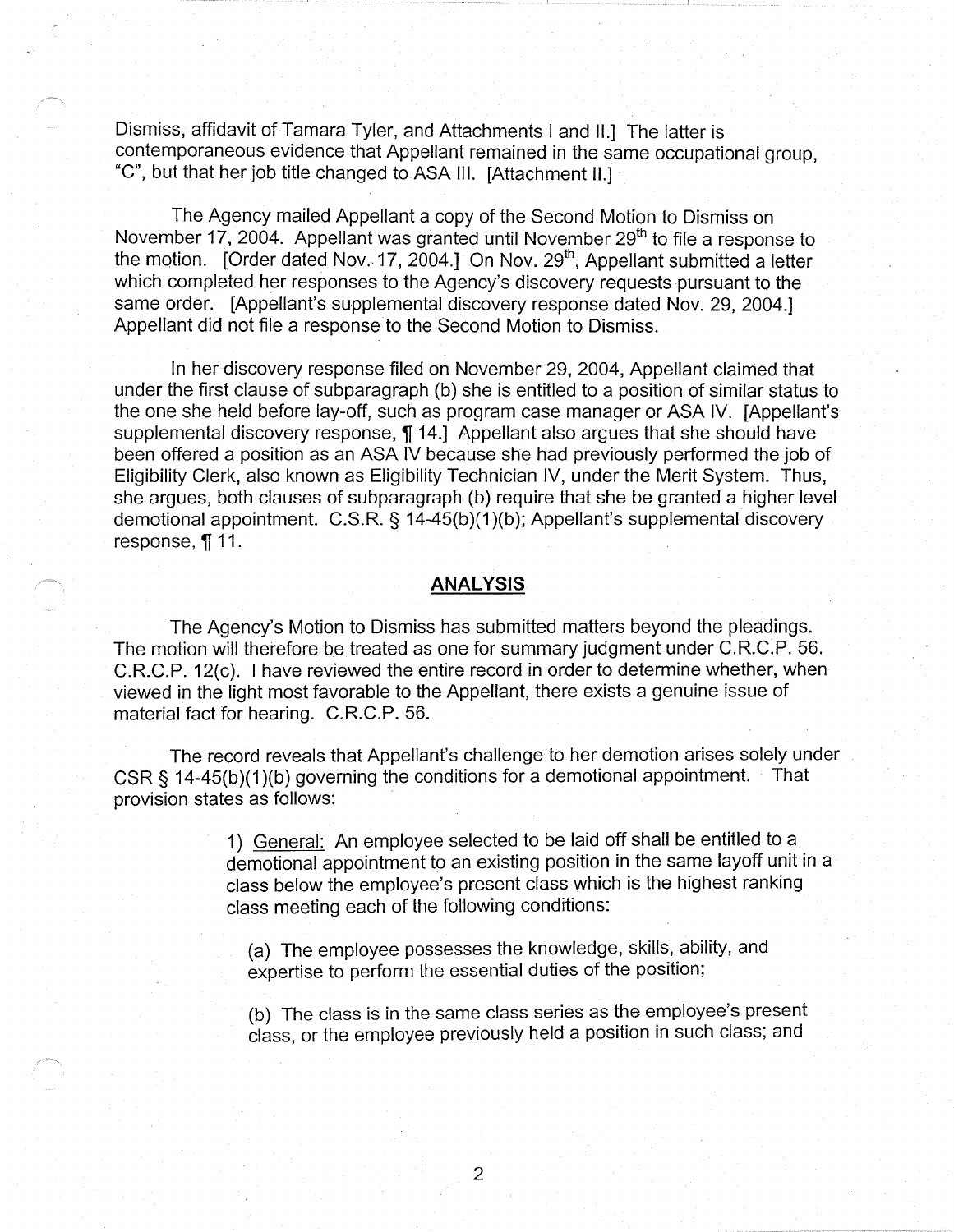(c) The employee's total length of service as defined in Subsection 14-. 43 Length of service must be greater than that of at least one (1) of the incumbents in the class; or there must be a vacancy in the class.

The Appellant first claims she should have been appointed to a position "in a similar status to the one I held (614A), such as program case manager, which is in the same series (administrative vs. clerical), " or to an ASA IV position. [Appellant's supplemental discovery response, ¶ 14.]

The first clause of C.S.R. § 14-45(b)(1 )(b) provides for a demotional appointment . to a position below the present class of job in the same class series as the currentlyheld position. "Class series" is defined in the Career Service Rules as '[t]he arrangement in sequence of classes that are alike in the kind but not in level." CSR Rule 1. Exhibit 3 lists the job titles affected by the layoff by class series from A to K. The exhibit shows that Appellant's pre-layoff position, Education Program Assistant, was in class series C immediately before the layoff. It also indicates that Program Case Manager was in class series D, and was identical in pay to Appellant's pre-layoff job. The other position requested by Appellant, ASA IV, was also in class series D. Appellant has not presented any contrary evidence. Therefore, it is concluded that Appellant was not entitled to a demotional appointment to either position in class series D under the first clause of subparagraph (b).

Appellant next asserts that she is entitled to a demotional appointment to an ASA IV under the second clause of subparagraph (b), since she previously held the equivalent position under the Merit System as an Eligibility Technician IV. [Appellant's supplemental discovery response, **1f** 14.] However, the Agency's contemporaneous records indicate that Appellant's job title was changed from Eligibility Clerk to ASA Ill. (Agency's Second Motion to Dismiss, affidavit of Tamara Tyler, Attachment II.] After her layoff, Appellant received a demotional appointment to an ASA Ill position on the basis that she had previously held that position. Appellant has not submitted any information disputing the accuracy of the affidavit or its attachments. It is concluded that there is no genuine issue of material fact as to this issue. Thus, Appellant is not entitled to a demotional appointment to the position of ASA IV under the second clause of CSR§ 14-45(b)(1)(b). Since all three conditions listed under CSR§ 14-45(b)(1) must be met, Appellant's failure to meet either of the criteria set forth in subparagraph (b) defeats her claim for such an appointment.

Viewed in the light most favorable to Appellant, it is clear that the undisputed facts do not support a finding that the lay-off violated the Career Service Personnel Rules, City Charter or Ordinances. Thus, appeal jurisdiction under C.S.R. § 19-10(b) is absent, and the Agency is entitled to a judgment of dismlssal as a matter of law.

3